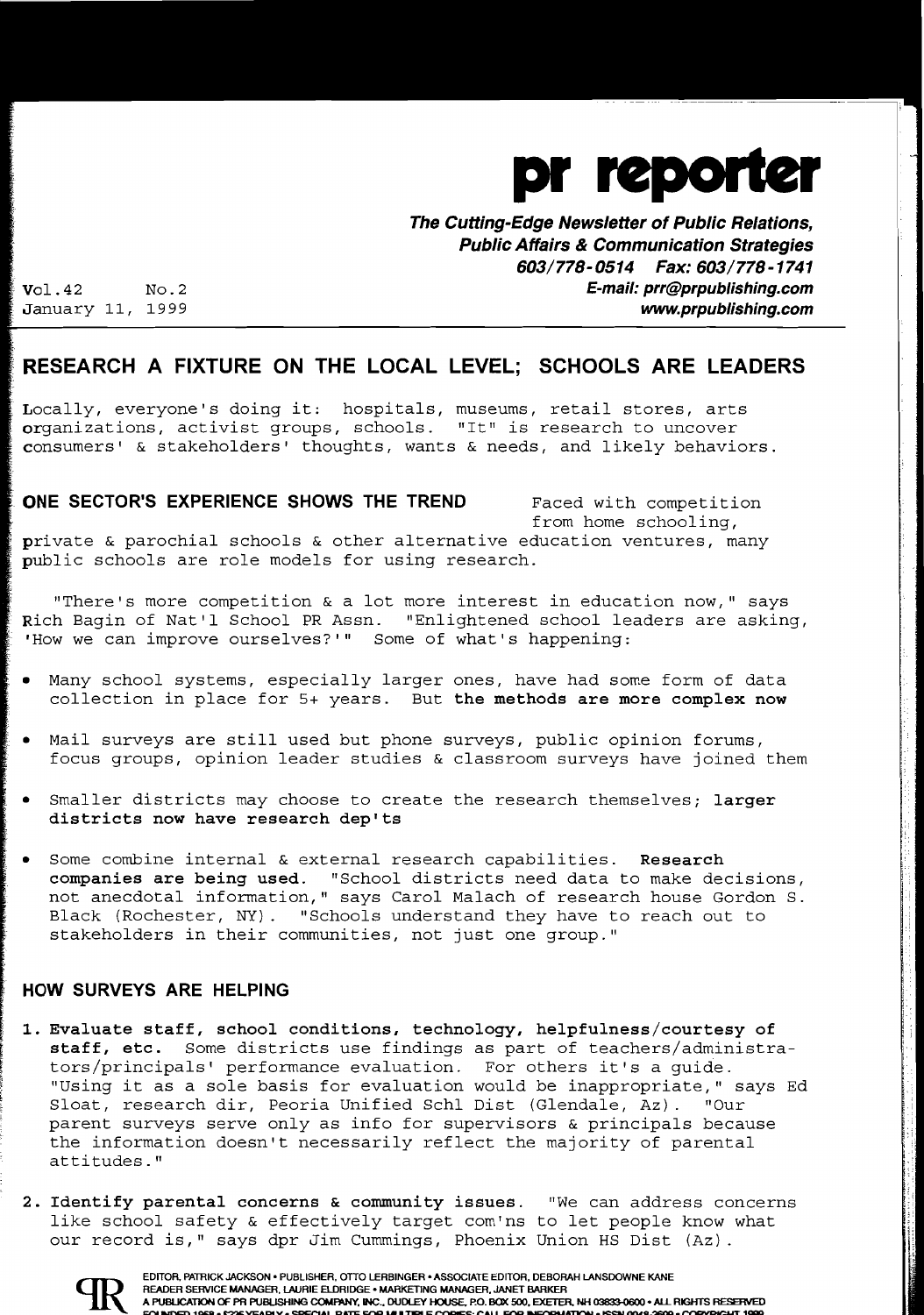- **3. Measure parent/student/staff satisfaction.** "The reason we do surveys is the same reason most major businesses are interested in continuous improvement & benchmarking," says Brian Porter, dir, Dep't of Information, Montgomery County Public Schools (Md). "We want a sense of customer satisfaction & consumer knowledge about the business we're in. Feedback is important to identify problems & areas where success should be continued."
- **4. Policy development.** "We're in a very sophisticated community that demands a role in school policy development," says Porter. "We give parents a lot of say & authority on how to guide major policy decisions. Woe to us to march off blindly without paying attention."
- **5. School programs.** When Montgomery County opened preferred choice high schools, students could choose which school to attend. To avoid busing alignments, the district surveyed students & parents about which schools they would choose & the types of programs they wanted. "We made our decisions based on how the schools were configured & the signature programs offered at those schools," says Porter.
- **6. Staff training & development.** Montgomery County has held focus groups of teachers, support staff & administrators to create staff training & development policies. The district also conducted a com'ty & staff characteristic survey while hiring a new principal. Parents were invited to a meeting to identify the chief characteristics for the new administrator. Applicants were screened based on the characteristics cited.
- **7. Student assessment.** Montgomery County annually assesses graduating seniors' perceptions about quality of their education and college & career plans. Survey is administered in classrooms. Info is used by school counselors & parents to advise students on college choices. Schools use results for program monitoring & planning.

# **WHAT DOESN'T WORK • Surveying audiences & not using the data.**

Conducting research is a public matter. When an audience is told that action is being taken & participation is important, they must know why their input is important & how the info will be used.

Getting buy-in from staff & administrators after survey is completed. "We encourage districts to have committees in place to help with the process," says Carol Malach. "Districts should have site-based teams that, hopefully, include staff from all levels of the administration so employees feel they have a say in the process."

Montgomery County's research dep't works with a committee that includes 3 school board members. Director of research sits on district policy teams to insure that findings get implemented in strategic plans.

(More from Sloat at 602/468-6077; Malach, 716/272-8400, x512; Cummings, 602/271-3135; Porter, 301/279-3391)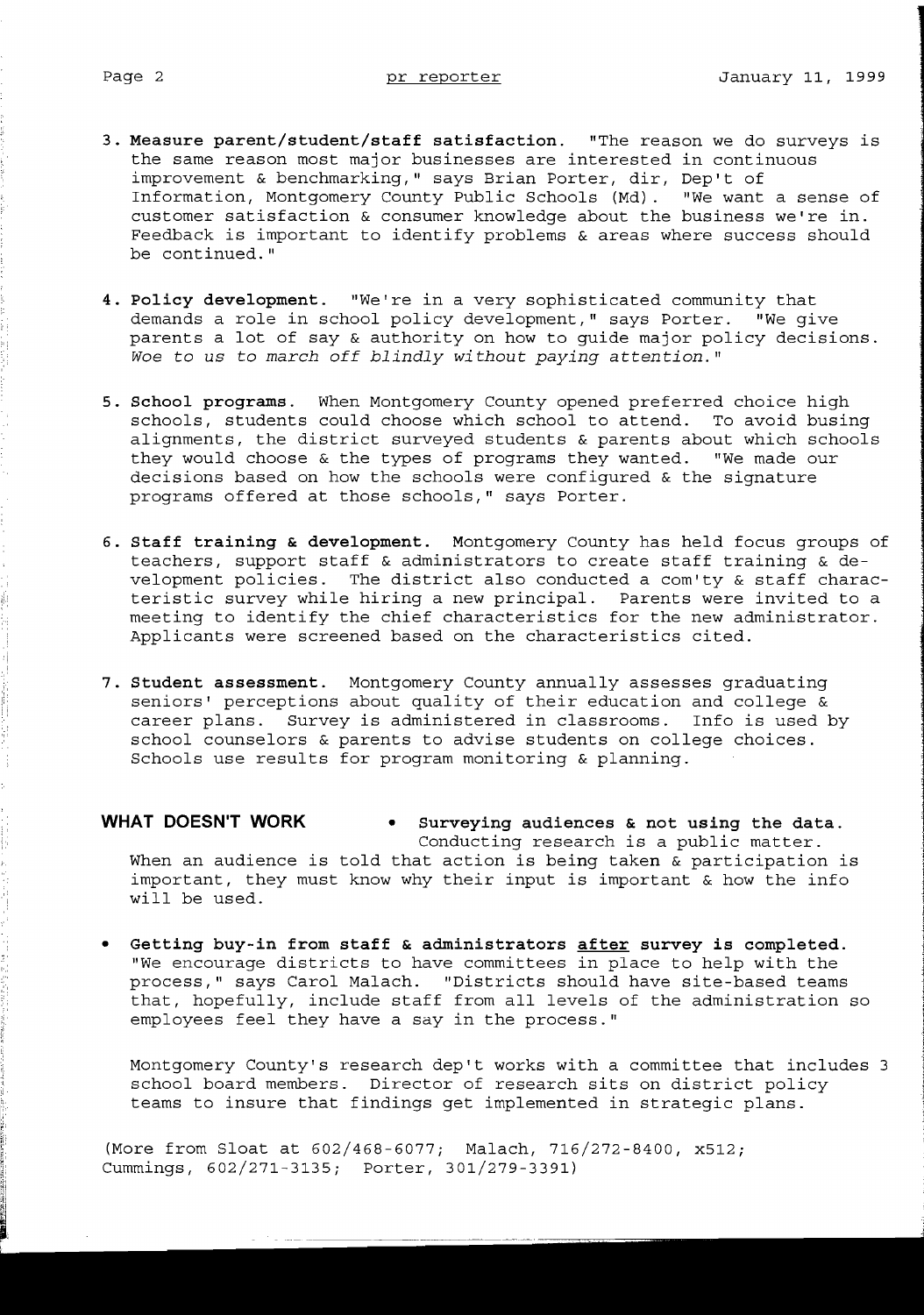f, I' t

### $-$  ONE EXCELLENT METHOD: SOLICIT THOUGHTS OF OPINION LEADERS  $\cdot$

Montgomery County Public Schools has a list of 1,000 com'ty groups & opinion leaders. To solicit feedback on school policy issues under consideration, Porter mails out a request for comment on an issue & asks for feedback. He reports *response* rates are *very high.* 

### **HERZBERG'S CLASSIC EMPLOYEE MOTIVATORS QUESTIONED IN STUDY**

The most important motivators for employees are constructive feedback from supervisors & cash incentives, claims a survey for American Express. This constitutes a mixing of hygiene (pay) & motivating (feedback) factors identified over many years in Herzberg's classic research.

#### **Could current worker cynicism be changing the formula?**

"It's interesting that positive feedback ranks high among employee preferences, over other benefits like on-site daycare or flexible working hours," says Dorothy Crenshaw of Stanton-Crenshaw Com'ns (NY), an Amex pr firm, which commissioned the survey done by David Michaelson & Assoc. (NY). "Praise & cash incentives consistently rank high in employee surveys," she notes.

Highlights of the survey:

- **• Nearly half of respondents (46%) name feedback** as their preferred form of appreciation. But 32% prefer financial rewards.
- **Money is the greatest motivator for many workers.** Only 1/3 as many workers feel (1) more interesting work, (2) a more supportive boss or (3) better benefits would be the greatest motivation to do their best work. [If accurate, the first two are a rebuttal of Herzberg]
- **• 53% say they are more motivated today** than they were in '92.
- **• 33% say their employers are more appreciative** than in the past.
- A financial reward is the preferred way (44%) to show appreciation for long-term efforts. 39% would prefer a trip they could take by themselves or with family. Only 2% prefer merchandise.

1,387 adults were interviewed randomly by telephone -- 733 men & 654 women in full & part-time jobs. Respondents included professional, clerical & secretarial workers, educators, blue-collar workers and sales & service professionals. (More from Crenshaw, 212/780-1900; copy of report from -----------------------+ Michaelson, 212/532-3059)

## **RESPONSE UNIT PREPARES CLIENTS FOR EURO CONVERSION**

The new Europe is here. Burson-Marsteller created a Euro Rapid Response Unit to prepare clients for European Union's conversion to a common currency. Unit helps clients respond to com'ns issues surrounding the